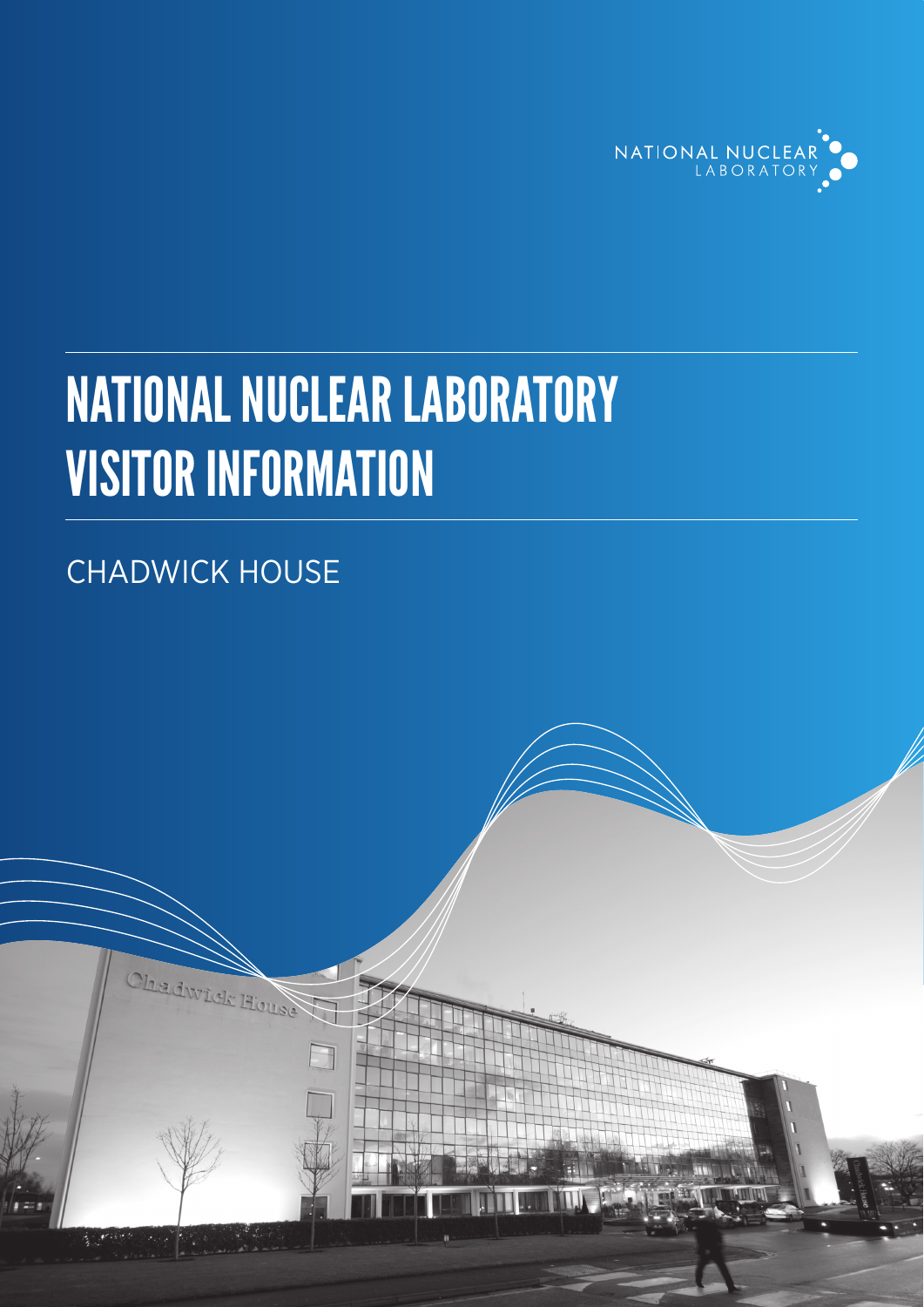

## IDENTIFICATION REQUIREMENTS

All visitors MUST bring photo identification with them on every day they are visiting Chadwick House. The following are acceptable:

#### **British Nationals**

- A valid 10 year passport
- Current UK photo driving licence

#### **Non-British Nationals**

• Valid passport

Access to NNL Chadwick House WILL NOT be granted under any circumstances without the correct photo ID.

Please contact NNL Chadwick House Reception (01925) 933744 if you have any queries.

## OTHER USEFUL INFORMATION

All NNL visitors must report to the NNL Reception on arrival at Chadwick House.

#### **Visitors must:**

- Sign the Visit book
- Wear their pass at all times
- Be escorted at all times within the building by an NNL employee
- Return the pass to NNL Reception on departure

Your escort is responsible for ensuring your safety and security during your visit and will be able to answer any questions you may have regarding your visit.

#### **Cameras and recording equipment**

Cameras and recording equipment are, under certain circumstances, allowed into the NNL suite but appropriate authorisation and permits must be in place prior to the visit taking place. Contact NNL Chadwick House Reception on (01925) 933744 for further information.

#### **Mobile phones and Smartphones**

These are allowed onto the site but the camera function must not be used without a permit.

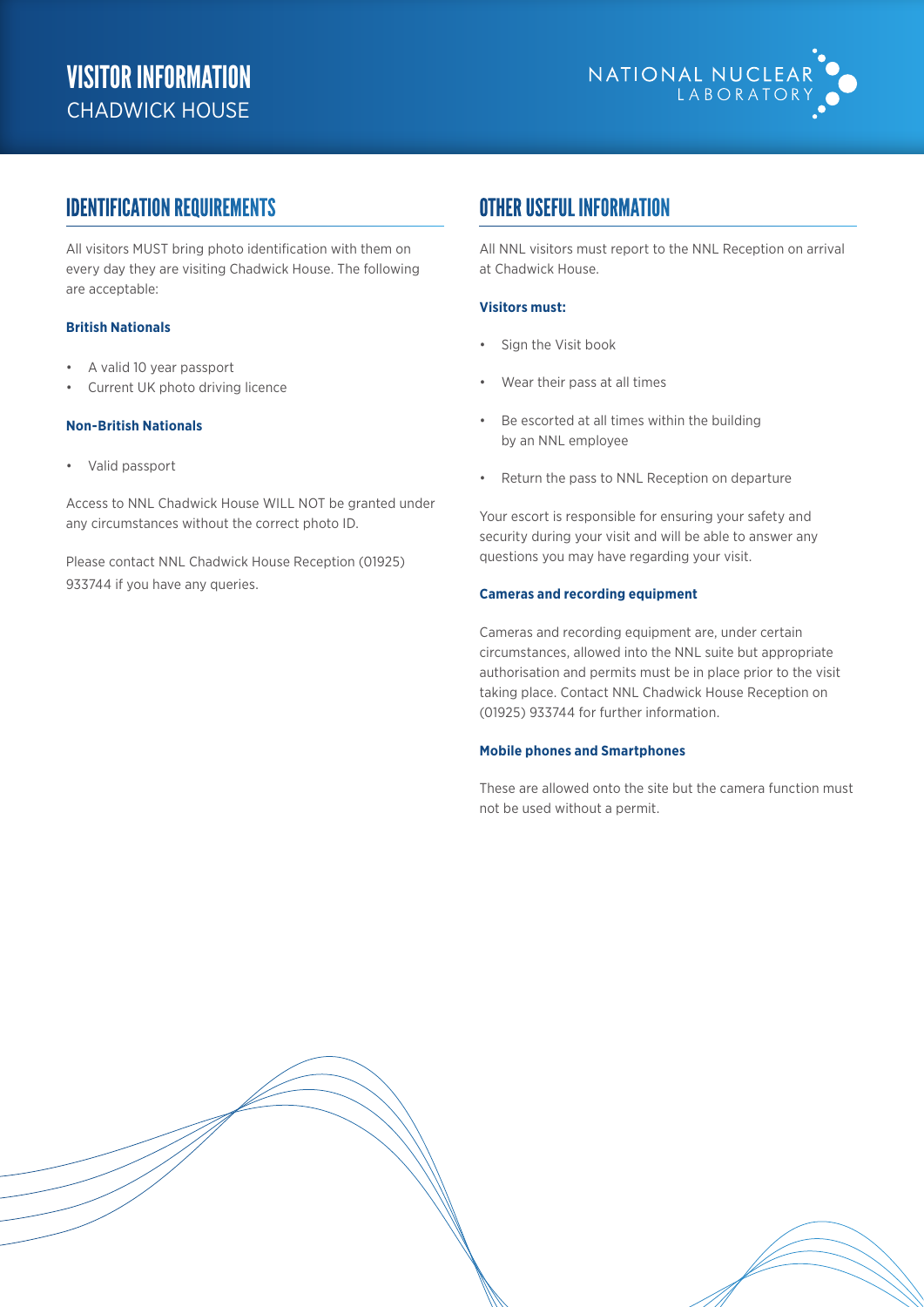

## PARKING FOR VISITORS

Parking is limited on the Birchwood Park site. If you park in the long stay car park, do not take a ticket and register your car at the main reception on the ground floor of Chadwick House, NNL will cover the cost. If you wish to park on the short stay car park you will need to pay for your own parking. The map below shows the location of various car parks in relation to Chadwick House.

Please park safely and courteously as there is an external company that monitors the parking on site and they will issue parking ricase park safery and coarteously as there is an external e-<br>tickets to anyone parking unsafely or illegally.



**Chadwick House short stay** – 1 hour free; over one hour charges apply; validate your ticket

**The Centre** – 1 hour free, 3 hours free with a £5.00 purchase in The Centre; validate your ticket at the till.

at  $C$  Chadwick House reception before going back to  $\mathcal{L}$